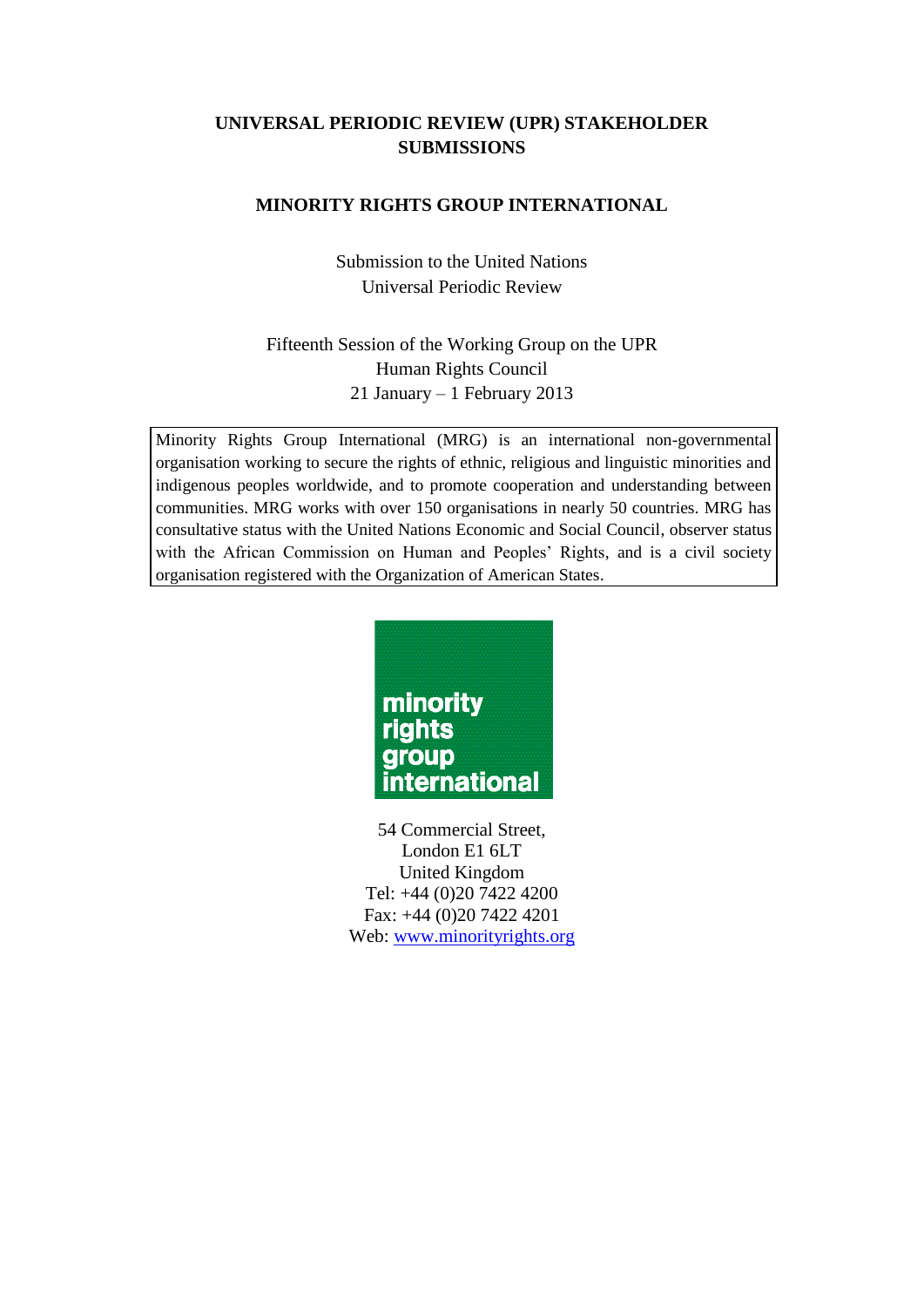## **I. Background and framework**

#### **A. Scope of international obligations**

- 1. Botswana is a party to most major international human rights instruments, including the International Convention on the Elimination of All Forms of Racial Discrimination (from 20 February 1974; with no reservations), the International Covenant on Civil and Political Rights (from 8 September 2000),<sup>1</sup> the Convention for the Elimination of Discrimination against Women (from 13 August 1996; with no reservations).
- 2. Furthermore, it voted in favour of adopting the United Nations Declaration on the Rights of Indigenous Peoples. It has not ratified International Labour Organization (ILO) Convention No. 169 (1989) on Indigenous and Tribal Peoples, although the Government has expressed to the Special Rapporteur on the rights of indigenous peoples that it supports the general principles and objectives of the Convention.

# **B. Constitutional and legislative framework relating to tribal recognition and participation in public life**

- *(i) Tribal Territories Act 1933*
- 3. The Tribal Territories Act 1933 demarcates the country into territories belonging to the eight Tswana speaking tribes and four crown lands. It provides group rights to land only for the Tswana groups, while other tribes have only individual rights derived from the Land Act of 1970 (revised in 1993). Botswana is a multi-ethnic state in which there reside approximately 45 tribes, only eight of which are Tswana. Eighteen per cent of the population are estimated to claim Tswana heritage, with sixty per cent from non-Tswana tribes (the last census to solicit data on ethnicity was carried out in 1946).<sup>2</sup> As a result, the Tswana tribes have both group rights and individual rights to land whereas non-Tswana ethnic groups have no right to land in their group capacity.

### *(ii) The Constitution – Fundamental Rights*

**.** 

4. Chapter II of the Constitution concerns the "Protection of Fundamental Rights and Freedoms of the Individual". Section 3 provides that every person in Botswana is entitled to the same fundamental rights and freedoms irrespective of their race, place of origin, political opinions, colour, creed or sex (the term "tribe" is omitted). Section 15 provides for the right of nondiscrimination, including, under section 15(3), on the basis of tribal affiliation. However, the

 $1$  A reservation entered at the time of ratification is in the following terms:

<sup>&</sup>quot;The Government of the Republic of Botswana considers itself bound by:

a) Article 7 of the Covenant to the extent that "torture, cruel, inhuman or degrading treatment" means torture inhuman or degrading punishment or other treatment prohibited by Section 7 of the Constitution of the Republic of Botswana.

b) Article 12 paragraph 3 of the Covenant to the extent that the provisions are compatible with Section 14 of the Constitution of the Republic of Botswana relating to the imposition of restrictions reasonably required in certain exceptional instances."

<sup>&</sup>lt;sup>2</sup> RETENG: The Multicultural Coalition of Botswana, an organisation which has long advocated for a national census disaggregated on the basis of ethnicity conducted an estimate study using the 2001 Population data and estimated that the ethnic Tswana made 17.9% of the population while the non-Tswana made 60%.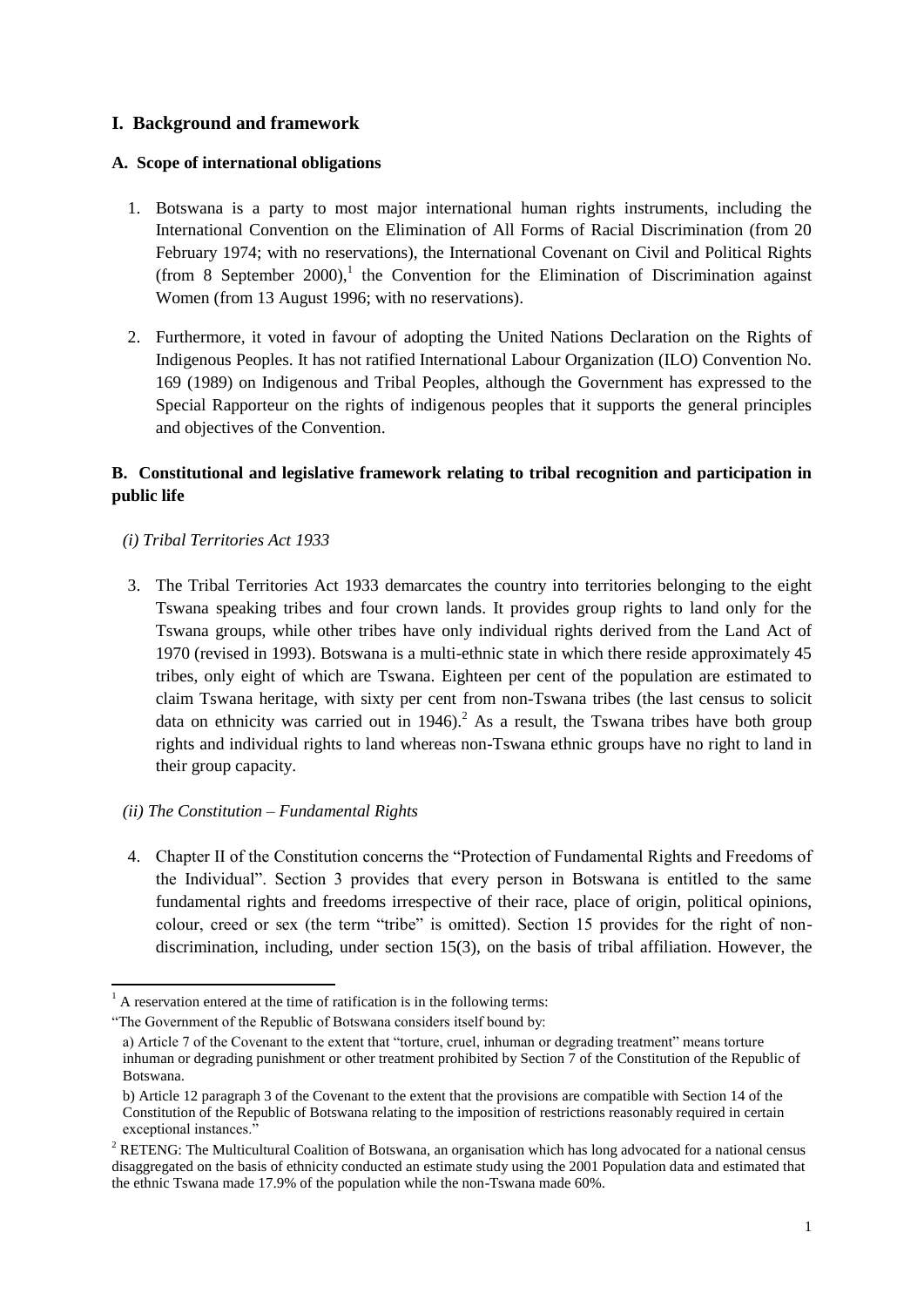Constitution allows exceptions to this right, in section 15(4)*(d)* and (9), for laws that pre-date independence (including the Tribal Territories Act), and contains internally contradictory provisions in respect of the House of Chiefs. Additionally, while the Constitution protects the individual from discrimination on the stated bases, it does not support or protect the rights and freedoms of the tribes as collective entities.

### *(iii) The Constitution – the House of Chiefs*

- 5. The House of Chiefs, established under Chapter V, Part III as part of the Parliament, has no legislative or veto powers but acts as an advisory body to the elected National Assembly. Its permanent membership consists of eight chiefs drawn *only* from the eight major Tswana tribes. Its advice must be sought on all bills affecting *(i)* tribal organisation or tribal property, *(ii)* organisation, administration and powers of customary courts, and *(iii)* customary law.
- 6. The Constitutional Amendment Act No. 9 of 2005 maintained this stratified structure. The amendments increase the number of members but do not provide for each tribe to be represented by its own chief. Twenty members are selected by geographic region by other chiefs and headmen in the region. The President elects five more. Non-dominant indigenous groups do not enjoy a guarantee that their chiefs will be included in the House and membership, in any case, is divided into three unequal ethnic categories consisting of Tswana Chiefs, elected Sub-chiefs, and paid Headmen.

#### *(iv) The Bogosi Act 2008*

- 7. The Bogosi Act was brought in to replace the Chieftainship Act 1933 which provided for recognition of only the eight major Tswana tribes.<sup>3</sup> To date, however, no tribes have been recognised and the Act perpetuates some elements of discrimination found under the preexisting law.
- 8. Section 3 of the Act, as well as following sections, make clear that the primary decision-making structure for the purposes of the legislation is the *kgotla* (the customary meeting place of a tribe or tribal community for the discussion, in terms of customary law, of matters of tribal or communal concern), a system with origins in Tswana custom.
- 9. Section 21 of the Act empowers the relevant Minister to recognise a chief appointed by a tribal community. This can be criticised on two bases. First, the recognition is discretionary and the Act is silent on the factors that the Minister may take into account in exercising the discretion. Second, the Act remains silent on the rights and status of a chief recognised under section 21, leaving them to the absolute discretion of the relevant minister.

### **II. Promotion and protection of human rights on the ground**

# **Implementation of international human rights obligations, taking into account applicable international humanitarian law**

#### **1. Equality and non-discrimination**

 $\overline{a}$ 

<sup>3</sup> The Chieftainship Act was found unconstitutional by the High Court in *Shikati Calvin Kamanakao I, Kamanakao Association and Motsami Keyecwe Mpho v Attorney General of Botswana and Kgosi Tawana Morem II (Misca no.377/99*), 23 November 2001 (reported at 2001 (2) BLR 654)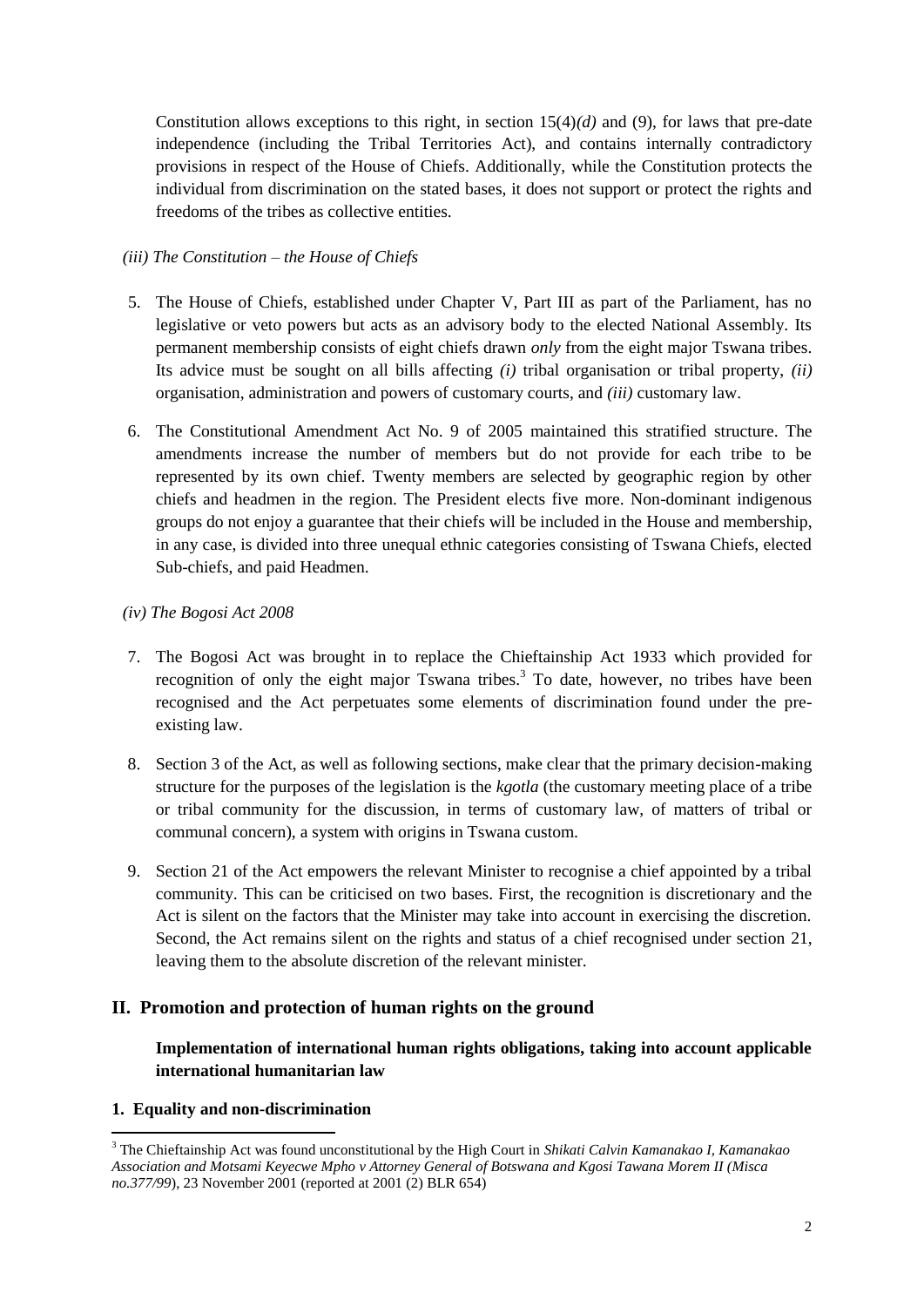- 10. Despite superficially positive moves, through amendment of the Constitution as well as the passage of primary legislation referred to in the preceding section, such changes maintain in place pre-existing racially discriminatory situations. The laws of Botswana continue to discriminate on the basis of tribal origin and have denied non-Tswana tribes the right to be ruled by their own chiefs, as well as equal and effective representation within the House of Chiefs.
- 11. While there is some facility for non-Tswana tribes to be represented within the House (e.g., through Presidential nomination), these posts are few in number and there are no criteria to guide the President"s discretion, including that different tribes be equally represented. For example, the former President appointed the Wayeyi-designated chief, however the current President did not renew that appointment but instead appointed a member who is being imposed on the Wayeyi as their representative to this position.
- 12. The 2008 Bogosi Act introduced a new kind of inequality, in that chiefs of tribes that are already recognised (the Tswana tribes) need not (re)apply for recognition (under section 30) while all other chiefs (of the remaining non-Tswana tribes) must apply if they wish to be formally recognised. Moreover, the Act defines as the local tribal decision-making unit the *Kgotla*. This arrangement is alien to many of the non-Tswana tribes, such as the Wayeyi and Baswarwa, which rely on different cultural patterns and leadership structures, traditionally organised around a system of clans and elders.
- 13. Different tribes speak different languages. As an example, the Wayeyi speak a distinct language, Shiyeyi, and have their own culture. Shiyeyi is one of the 26 unrecognised languages in Botswana. Following independence in 1966, the Government declared that no languages other than Setswana (the language of the dominant Tswana tribes)<sup>4</sup> and English could be used for teaching or any other public purpose. As a consequence, the language of one tribe is preferred over those of the others without objective or reasonable excuse.

## **2. Freedom of religion or belief, expression, association and peaceful assembly and right to participate in public and political life**

14. As a result of the constitutional and statutory framework governing the composition of the House of Chiefs, the non-Tswana chiefs are not routinely represented. This has an impact upon their ability to discuss and influence tribal and customary law matters. For example, on 17 June 2011, in discussing the Local Government Bill, the *Kgosi* of the Batawana<sup>5</sup> (supported by another Tswana chief from the Tonota region) suggested that Clause 16 of the Bill should be restricted to Senior Chief Representatives, a category made up of the Tswana chiefs that occupy the highest rank. The Clause provided for members of the House of Chiefs to be ex-officio members of District Councils. By confining it to Senior Chief Representatives, they limited the opportunity for a Headman to be an ex-officio member. The majority of non-Tswana tribal representatives in the House are Headmen and this measure effectively blocked their ability to sit as members of District Councils.

**.** 

<sup>&</sup>lt;sup>4</sup> Setswana is spoken by approximately 79% of the population due to the assimilation of the non-Tswana tribes.

<sup>5</sup> Who rules over the Wayeyi in Ngamiland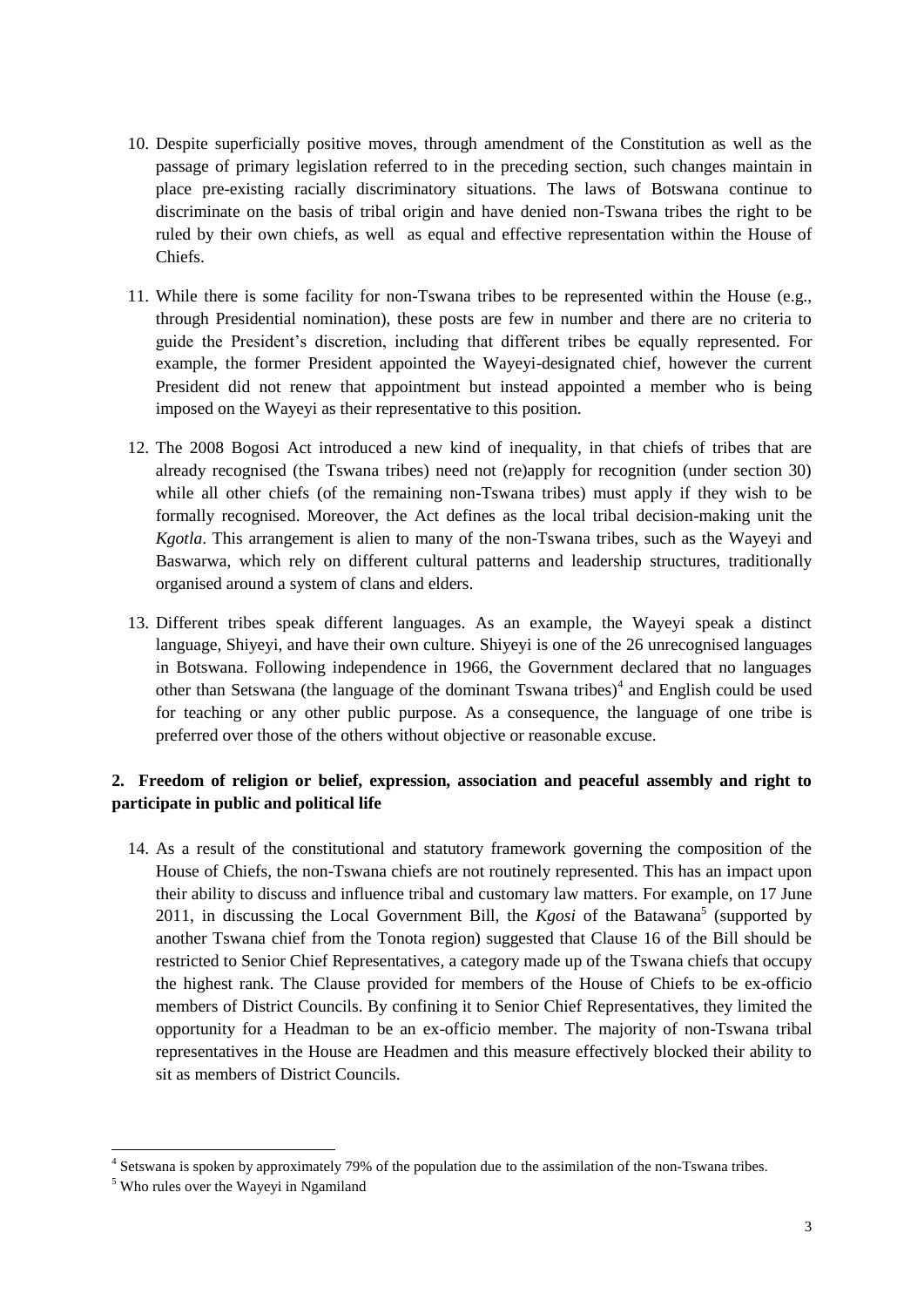- 15. Membership of the House of Chiefs ensures involvement in proposed legislative changes to tribal organisation/property and participation in the development of the customary law of the group. Lack of representation in the House signals exclusion from the development of such customary law. For example, the Wayeyi, some Basarwa groups, and Herero are matrilineal, but the imposition of Tswana patriarchal customary law has undercut their own laws of inheritance, marriage and succession.
- 16. Additionally, while the Bogosi Act, in theory, allows the relevant Minister to recognise non-Tswana tribes and chiefs, this power has to date not been exercised. For example, the Wayeyi requested tribal recognition under section 3 of the Act on 20 June 2008; some four years later, such recognition is still awaited. Even if new *Kgosi* are recognised under section 21, the status and powers of those chiefs remain at the absolute discretion of the relevant Minister and, since there is no direct link between the Bogosi Act and the constitutional provisions regarding the House of Chiefs, any non-Tswana *Kgosi* so recognised would have no guarantee of representing their tribe in the House.
- 17. The Government funded Non-State Actor programme provided funding to civil society in 2010 and 2011. This programme has now come to an end and has not been replaced thereby negatively impacting on the ability of many civil society organisations to continue engaging in their work in the public sphere. For example, RETENG: The Multicultural Coalition of Botswana which, since 2002, has worked to promote and preserve the linguistic and cultural diversity of Botswana"s heritage is likely to have to close its offices.

#### **3. Right to education and to participate in the cultural life of the community**

- 18. At the time of the last UPR in 2008, most primary schools in non-Tswana rural areas had high dropout rates, high numbers of untrained teachers and were poorly resourced.<sup>6</sup> In 2008, in the poorest rural areas, only 22.4% of children of school-going age were in school, compared to 60% in the richer areas.<sup>7</sup> The majority of children in these poorer schools in non-Tswana rural areas obtained grade D (fail) in the Primary School Leaving Examinations. The situation has not noticeably changed.
- 19. These grades are unsurprising in locations where languages other than Setswana are spoken in the home. The 2001 census indicated that in Ghanzi only 19% of respondents used Setswana in the home, 47% in Kgalagadi and 53% in Ngamiland. A 2009 study comparing six primary schools, three of which were in Tswana speaking areas and the other three in non-Tswana speaking areas, concluded that mother-tongue education is necessary to improve standards. $8$  It is difficult to achieve quality in education when children learn in languages that they do not understand.

1

<sup>&</sup>lt;sup>6</sup> Malete, L. (2003). School Attendance and dropout rates by age, gender and region: 2001 Census data. Paper presented at the 2001 Population and Housing Census Dissemination Seminar, 8–11 September. Gaborone: Central Statistics Office; Masalila, T. (2008). *Towards a systematic framework for examining the congruence among reading objectives, tasks and competencies in Botswana Primary schools*. Masters Thesis. International Institute for Educational Planning, Paris

 $7$  UNICEF (2008). Division of Policy and Practice, Statistical Monitoring Section.

<sup>&</sup>lt;sup>8</sup> Monaka, K. (2009). 'Mother tongue education: Prospects for Bakgalagari learners'. In G. Kamwendo, D. Jankie & A. Chebanne (eds), *Multilingualism in education and communities in Southern Africa*. Gaborone. UBTromso Collaborative Programme for the San Research Capacity Building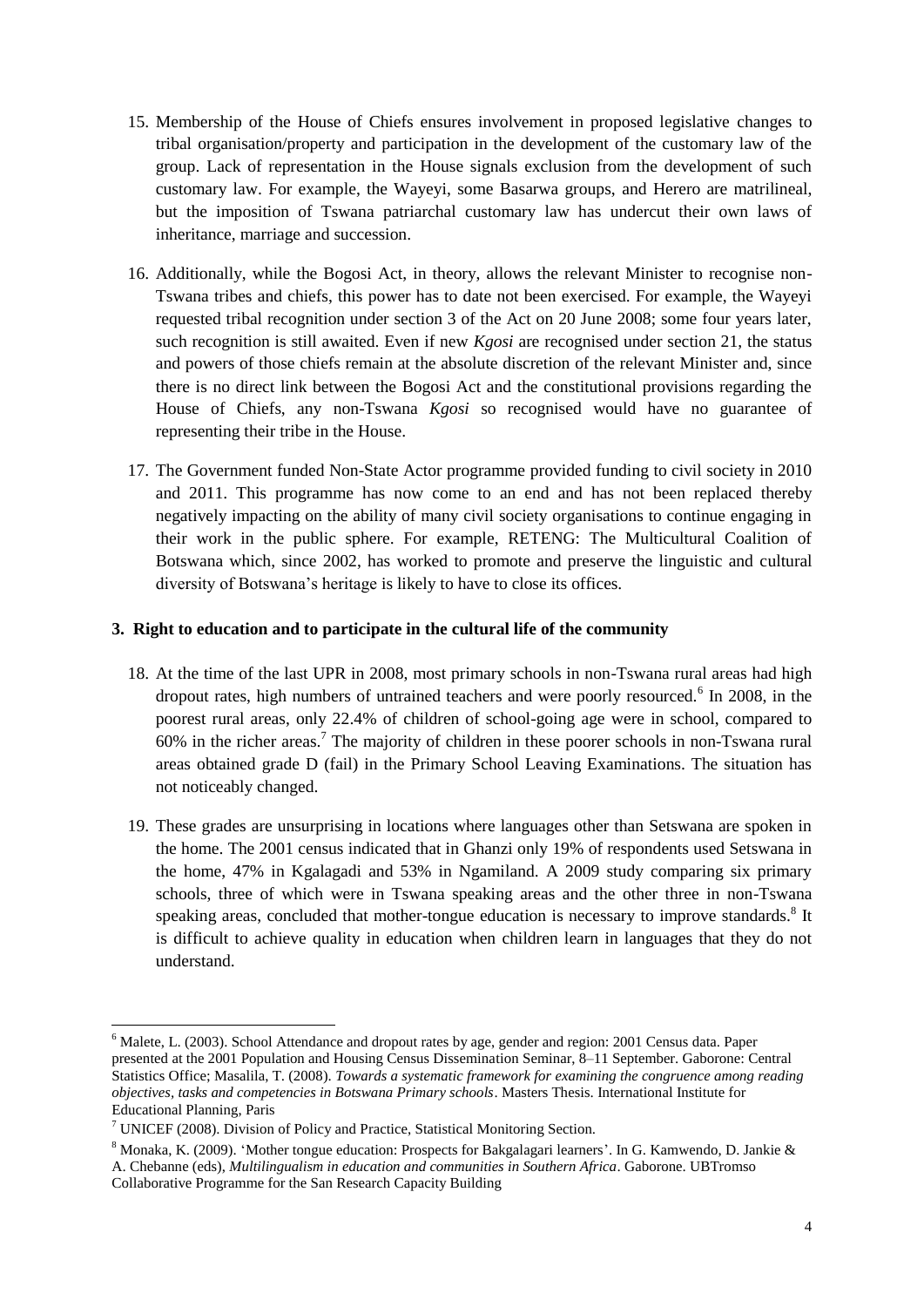- 20. Following the last UPR, the Government of Botswana accepted Denmark"s recommendation to introduce mother-tongue schooling, in addition to schooling in English and Setswana. The Ministry of Education called a meeting of NGOs on 20 October 2011, which concluded that the Ministry would organise a conference in 2012 to map out a way forward. Since then, nothing more has happened. While the Ministry has approved a policy on inclusive education, dealing with issues of disability and other forms of marginalisation, it is not explicit on language learning. Further, the Minister for Local Government has since gone on the radio to announce that the Government plans to introduce English to children who speak San languages, on the basis that they need English and not their own languages.
- 21. The structure of tribe and tribal leader recognition in Botswana fails to acknowledge the diversity of different cultural practices. For example, the Wayeyi have a particular customary law of appointing their chief from the three genealogies of Matsharatshara, Hankudze and Qunku which constitute the tribe. This custom requires that when the Wayeyi need to replace a chief, they must search for a suitable candidate from the three genealogies. The selected person must have demonstrated loyalty to the struggle of the Wayeyi and have a passion for the preservation of their language and culture. This can be contrasted with the practice among the Tswana tribes whose chiefs are hereditary. Under Botswanan law, the Wayeyi chief is not recognised as such and neither are the Wayeyi recognised as a distinct tribal entity.

#### **4. Minorities and indigenous peoples**

- 22. The Tribal Territories Act denies to non-Tswana tribes group rights to their traditional, ancestral or community lands, providing group rights to land only for the Tswana groups.
- 23. Despite the replacement of the openly discriminatory Chieftainship Act with the apparently neutral Bogosi Act (2008), it remains the case that non-Tswana tribes continue to be denied official recognition.
- 24. Non-Tswana tribes are denied the right to educate their children in their community"s language and, instead, they must be taught in Setswana or English.

### **III. Recommendations**

**.** 

- 25. MRG recommends, based on the preceding observations, the following:
	- (1) That the Government of Botswana ratify the ILO Convention No. 169 on Indigenous and Tribal Peoples.
	- (2) That the Government begin to collect data in respect of political and public participation, education at primary, secondary and tertiary levels, and all other relevant areas disaggregated by ethnic and tribal identity.
	- (3) That the Government recognise the 26 (at present) unrecognised minority languages.
	- (4) That the Government take positive steps to provide for the primary education of the children of distinct tribes and indigenous groups in their mother tongue.<sup>9</sup>

<sup>&</sup>lt;sup>9</sup> A recommendation from Denmark in similar terms was previously accepted by Botswana (UN Doc

A/HRC/10/69/Add.1), but there is no tangible evidence of an improvement in the situation.